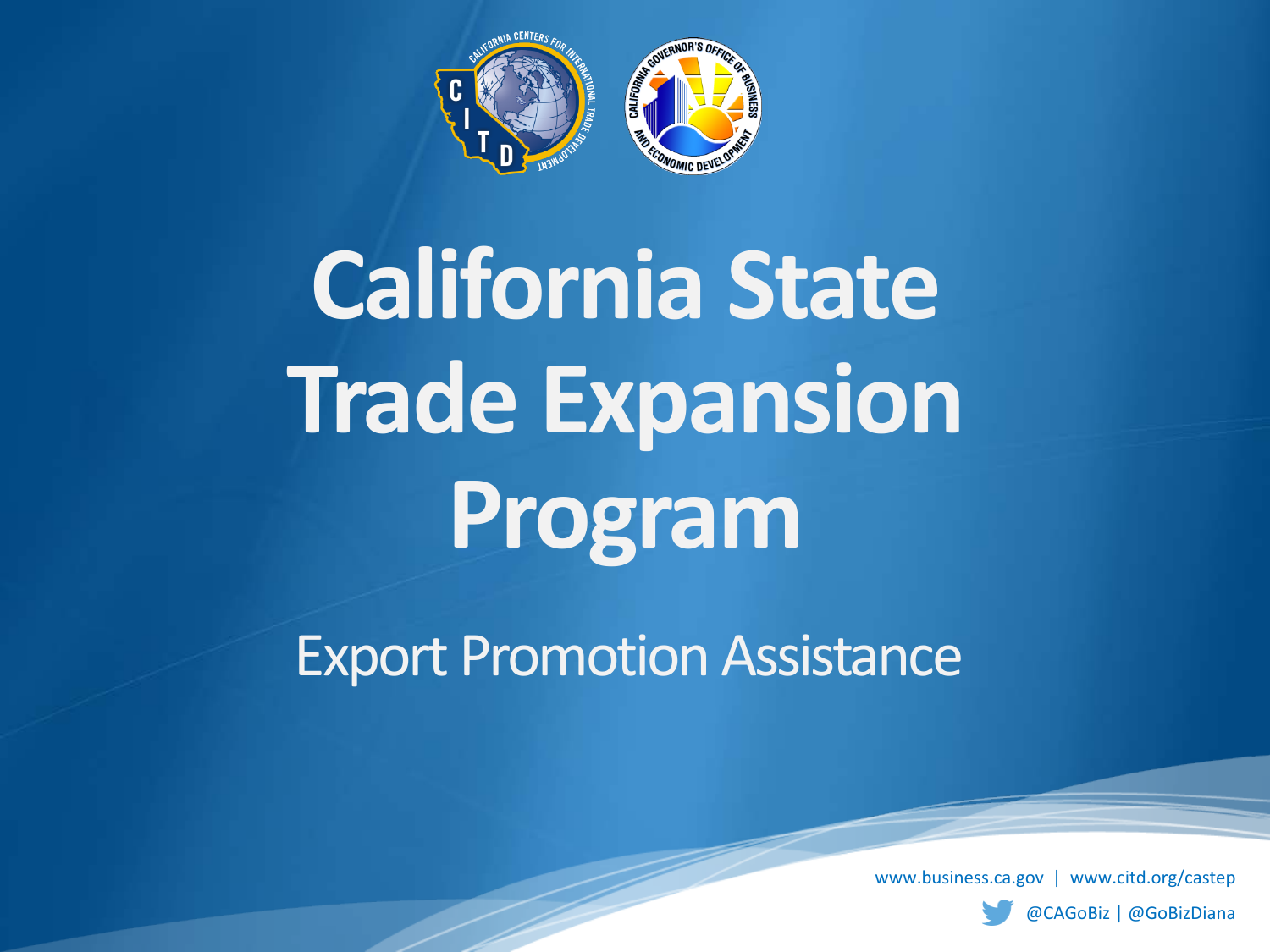

The California STEP program is designed to drive exports for small businesses.

**Our goals are simple:**

If you are exporting, we'd like to help your business export more.

If you are not exporting, then we'd like to help you get started.

www.business.ca.gov | www.citd.org/castep

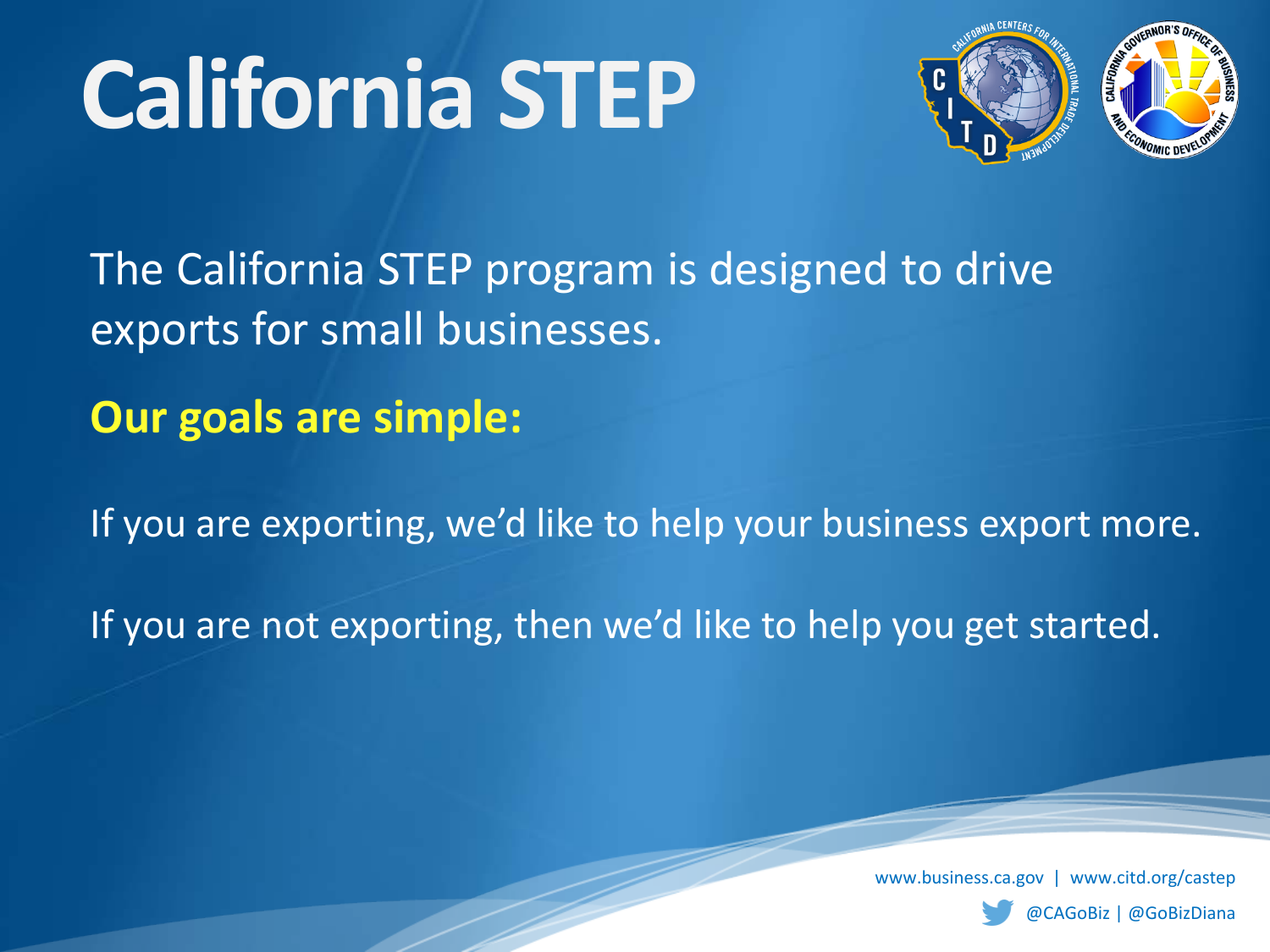

### How Will STEP Help Small Businesses?

- $\checkmark$  Export Assistance
- $\checkmark$  Business Matchmaking
- $\checkmark$  International Marketing Assistance
- $\checkmark$  Participation in Training
- $\checkmark$  Support for small business participation in foreign trade missions and foreign market sales trips
- $\checkmark$  Subscription to services of the U.S. Department of Commerce
- $\sqrt{\ }$  Trade show exhibitions

www.business.ca.gov | www.citd.org/castep

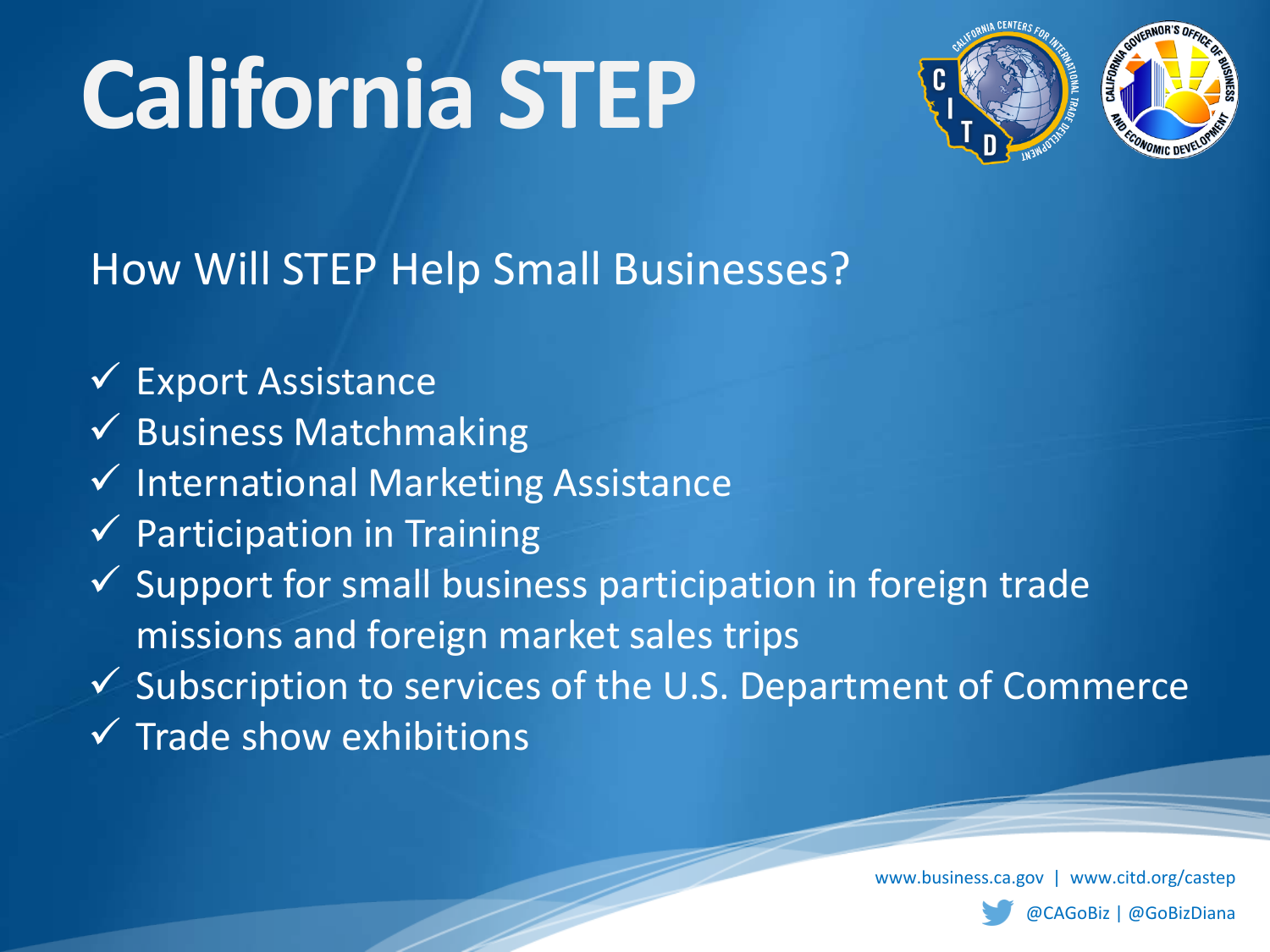

### Who is behind STEP?

STEP leverages a statewide network of Partners to implement a range of export promotion programs

- **State**
- Federal
- private trade promotion organizations
- non-profit trade promotion organizations

At the state level, STEP is managed by the California Community Colleges Chancellor's Office California Centers for International Trade Development (CITD) and the California Governor's Office of Business and Economic Development (GOBiz).

At the national level, STEP is managed by the U.S. Small Business Administration's Office of International Trade (SBA-OIT)

www.business.ca.gov | www.citd.org/castep

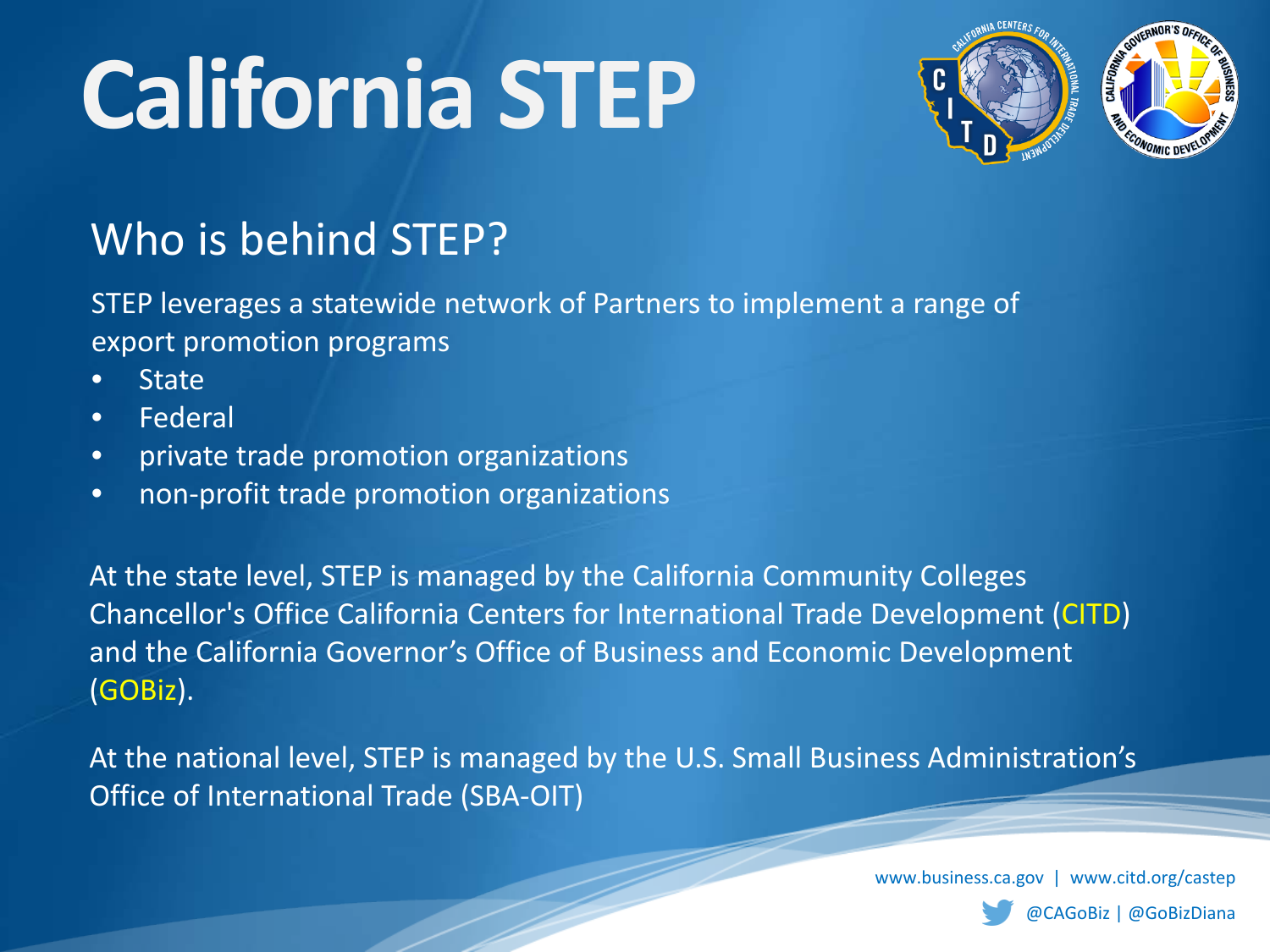### **Governor's Office of Business and Economic Development (GoBiz)**



### **About GoBiz**

The Governor's Office of Business and Economic Development (GO-Biz) was created by Governor Edmund G. Brown Jr. to serve as California's single point of contact for economic development and job creation efforts. GO-Biz offers a range of services to business owners including: attraction, retention and expansion services, site selection, permit streamlining, clearing of regulatory hurdles, small business assistance, international trade development, assistance with state government, and much more.

Brian Peck

Deputy Director, International Affairs and Business Development Governor's Office of Business and Economic Development (GoBiz)

www.business.ca.gov | www.citd.org/castep

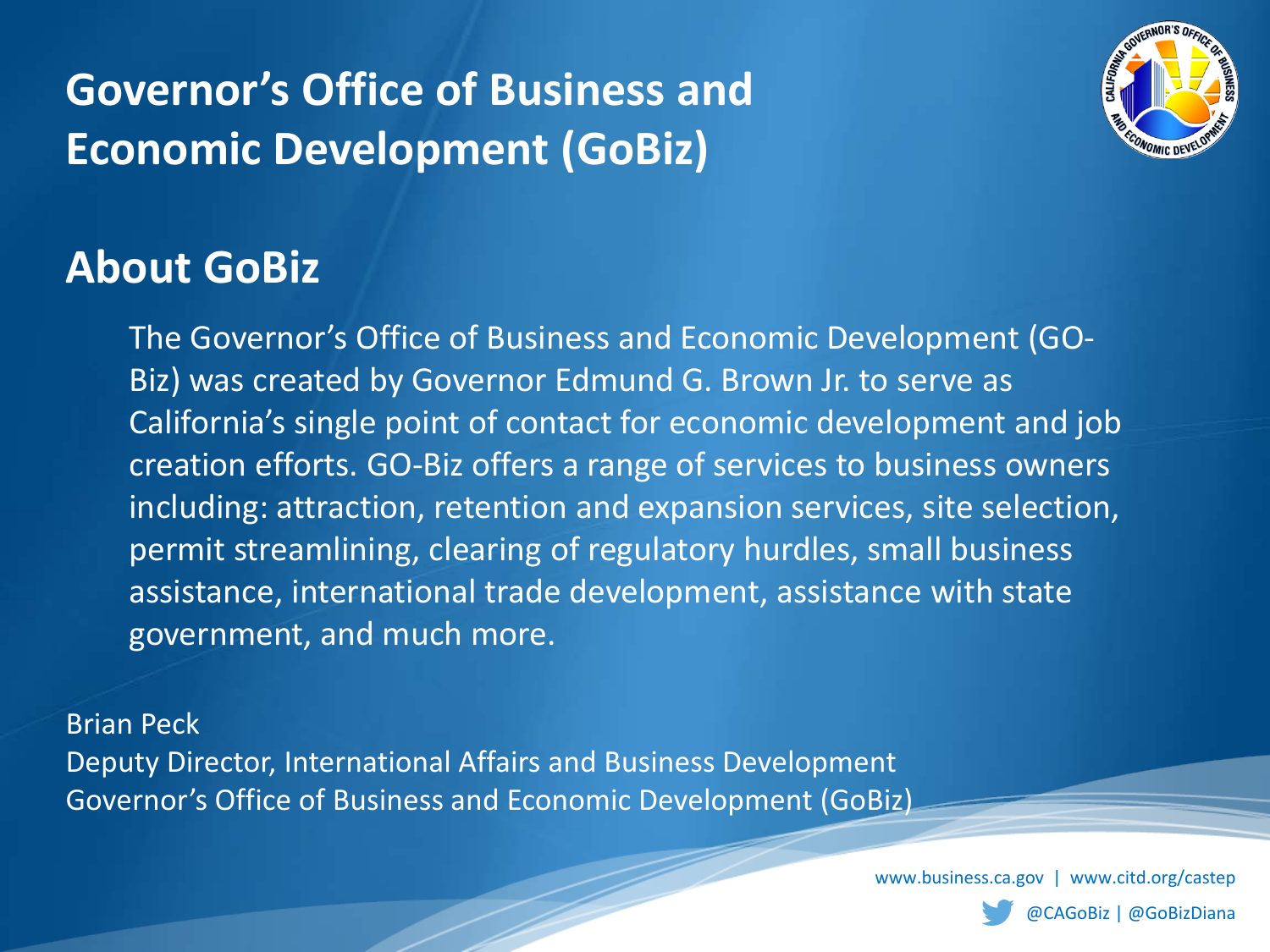## **Governor's Office of Business and Economic Development (GoBiz)**



### **About [International Affairs and Business Development](https://www.business.ca.gov/International.aspx)**

- **URED Work with Federal, Regional & Local Partners as a facilitator for export-promotion programs**
- **State Trade & Export Promotion "STEP" Program**
- **IMPLEMENTER INGLED INCOUS WITH CHINA, Mexico, Japan, Israel, Perult and Incord**
- **Nanage China Trade Office**
- **Trade Missions**

www.business.ca.gov | www.citd.org/castep

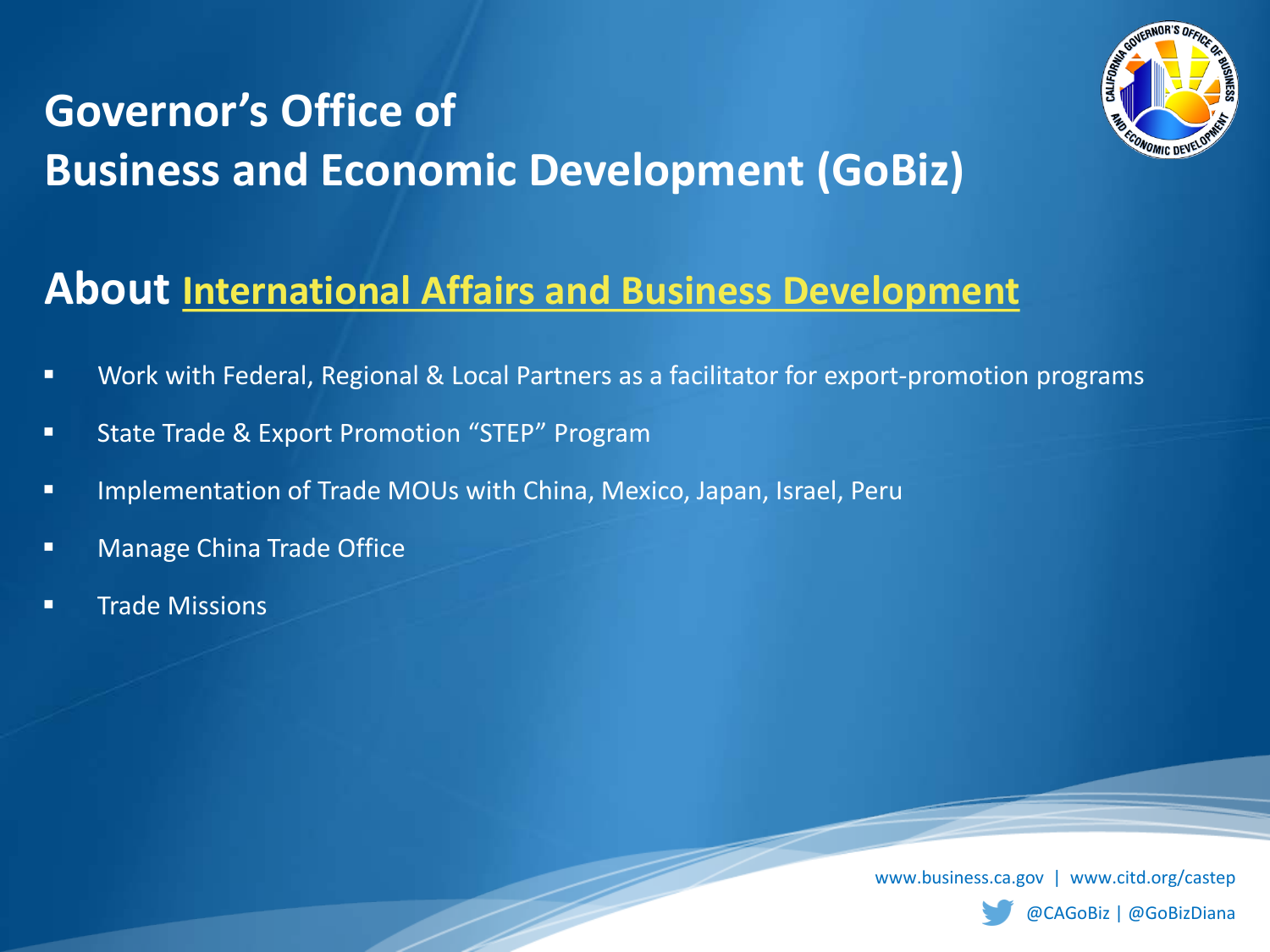## **California Centers for International Trade Development (CITD)**



### **About CITD**

The CITD's have offices across the state and provide a full range of trade assistance services to companies and individuals in the state of California. All services are either free or low cost. Whether you are new or experienced in export or import, small or large, CITD has experts and resources ready to help you. CITD programs and services include one-on-one technical assistance and consulting, market research, training and educational programs, trade leads, and special events.

Jeff Williamson, Statewide Director California Centers for International Trade Development (CITD)

www.business.ca.gov | www.citd.org/castep

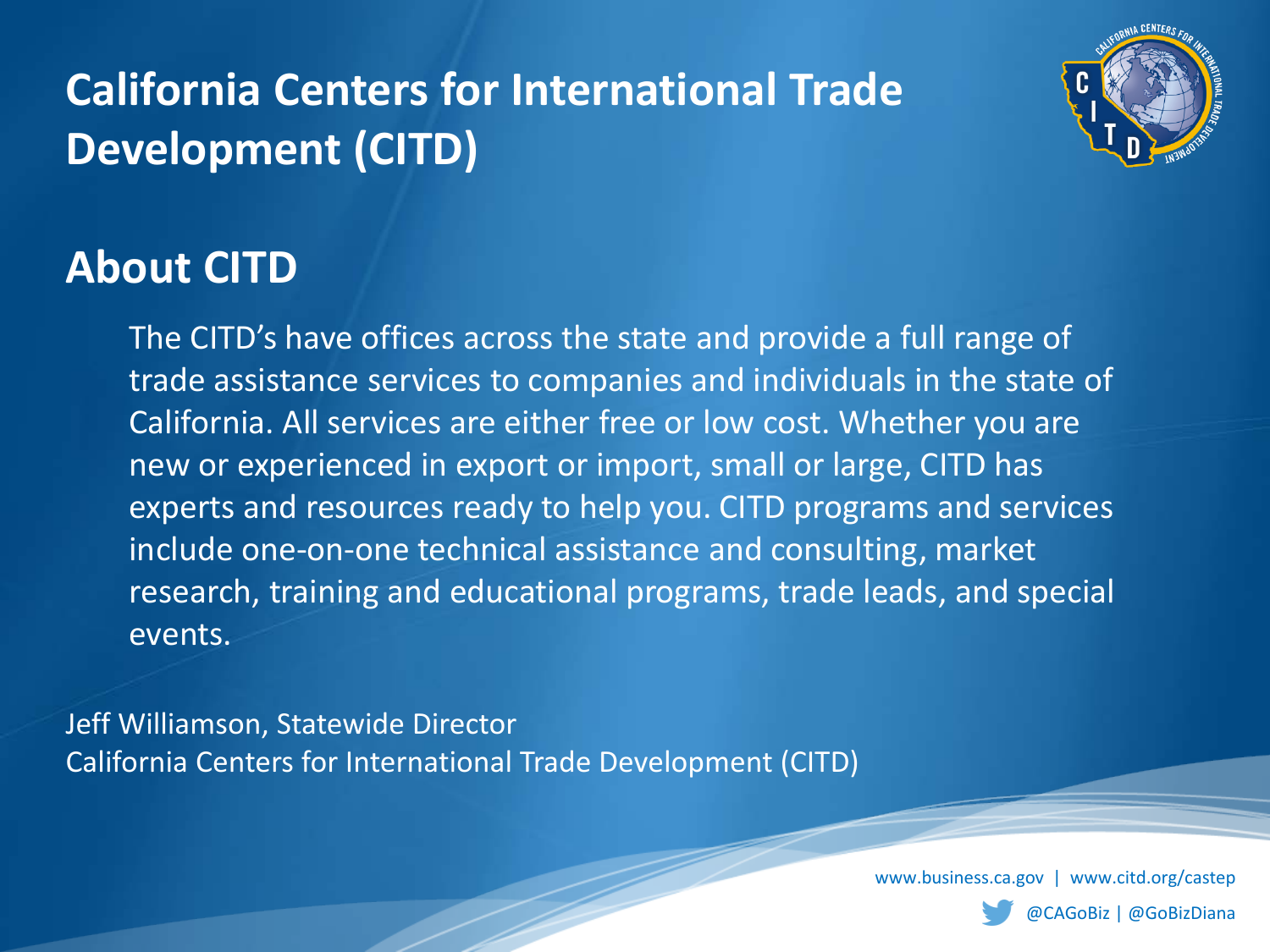

### Who are the STEP Partners?

- California Governor's Office of Business and Economic Development (GO-Biz)
- $\triangleright$  CITD Hosted by Riverside Community College District
- ▶ CITD Hosted by Los Rios Community College District
- $\triangleright$  CITD Hosted by Rancho Santiago Community College District
- $\triangleright$  CITD Hosted by San Mateo Community College District
- **►** CITD Hosted by State Center Community College District
- Los Angeles Area Chamber of Commerce
- **►** CalAsian Chamber of Commerce
- $\triangleright$  California Department of Food and Agriculture
- California Community College's Chancellor's Office

### Resource Partners:

[U.S. Small Business Administration, Office of International Trade](http://www.sba.gov/about-offices-content/1/2889) [Small Business Development Centers](http://www.sba.gov/content/small-business-development-centers-sbdcs) [U.S. and Foreign Commercial Service](https://www.export.gov/) [Export Import Bank of the United States](http://www.exim.gov/) [United Parcel Service \(UPS\)](http://www.international.ups.com/exporting/index.html)

www.business.ca.gov | www.citd.org/castep

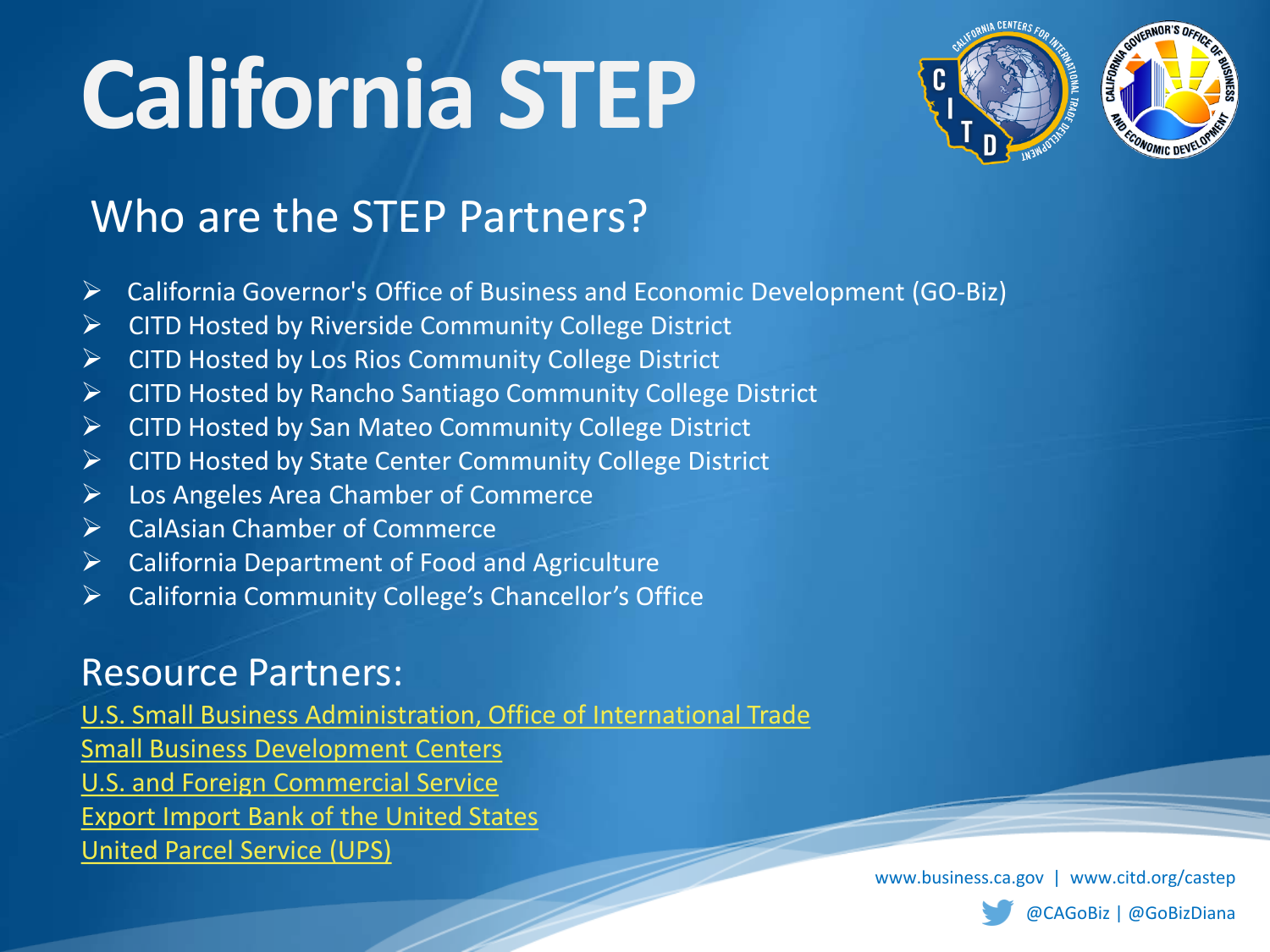

### Basic Qualifications to Participate in STEP:

- 1. Registered to do business in the State of California & in good standing
- 2. Is operating their business in California
- 3. Satisfies the SBA Small Business eligibility standards
	- [SBA's industry-based size standard](http://citd.org/wp-content/uploads/2015/09/Size_Standards_Table.pdf) *or*
	- [SBA's alternate size standard used for SBA loan guarantee program](https://www.sba.gov/contracting/getting-started-contractor/make-sure-you-meet-sba-size-standards) http://citd.org/wp-content/uploads/2015/09/Size Standards Table.pdf
- 4. Must be in business for at least one year at the time of the STEP funded export activity takes place
- 5. Has access to sufficient resources to bear the costs associated with trade, including the costs of packing, shipping, freight forwarding, and customs brokers.
- 6. Have in effect a strategic plan for exporting

www.business.ca.gov | www.citd.org/castep

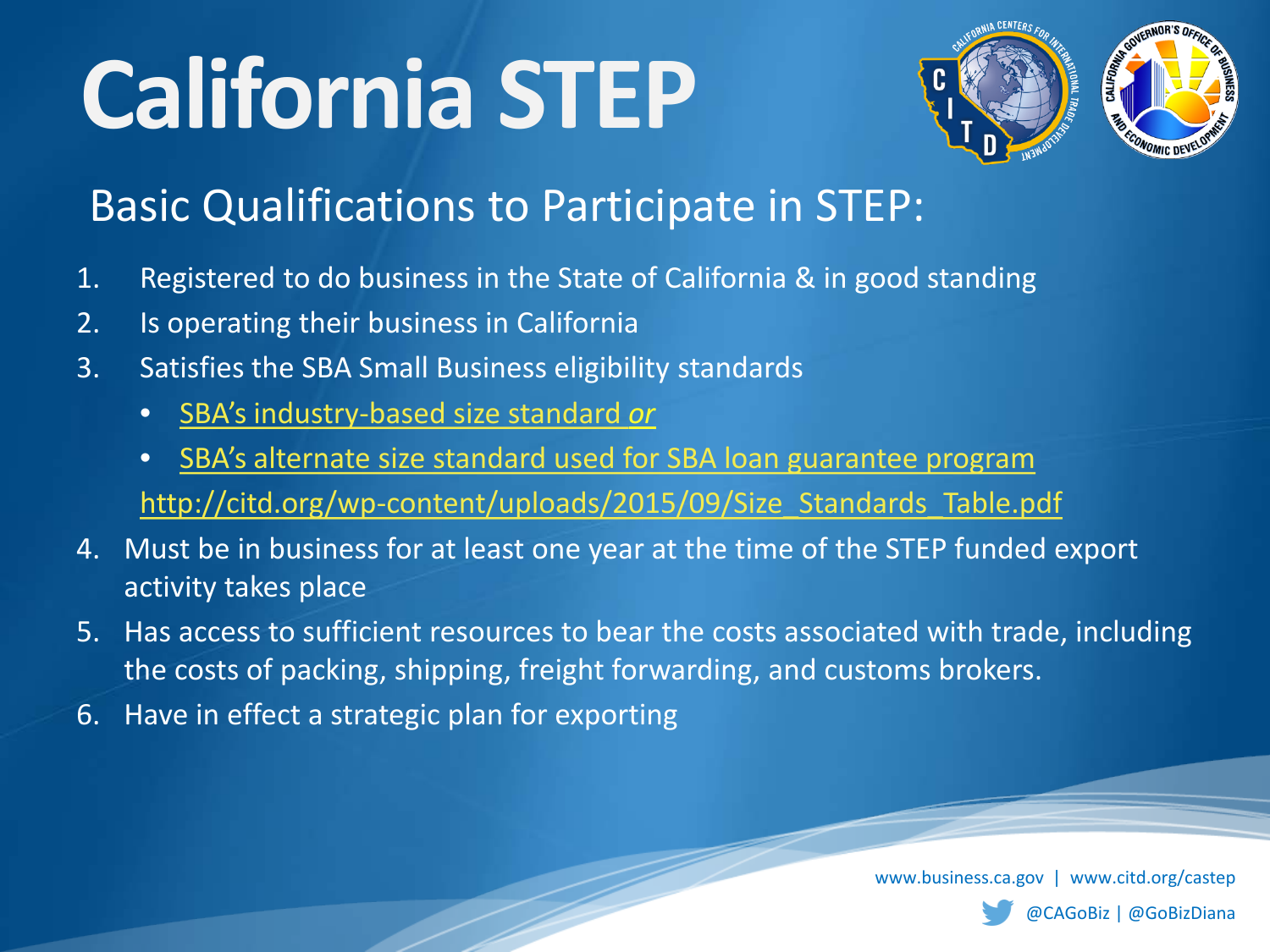

What activities can you participate under STEP?

The program will conduct a series of unique export promotion activities including domestic and market-focused marketing campaigns, customized product/promotion localization assistance, and matchmaking services connecting small businesses to potential customers.

www.business.ca.gov | www.citd.org/castep

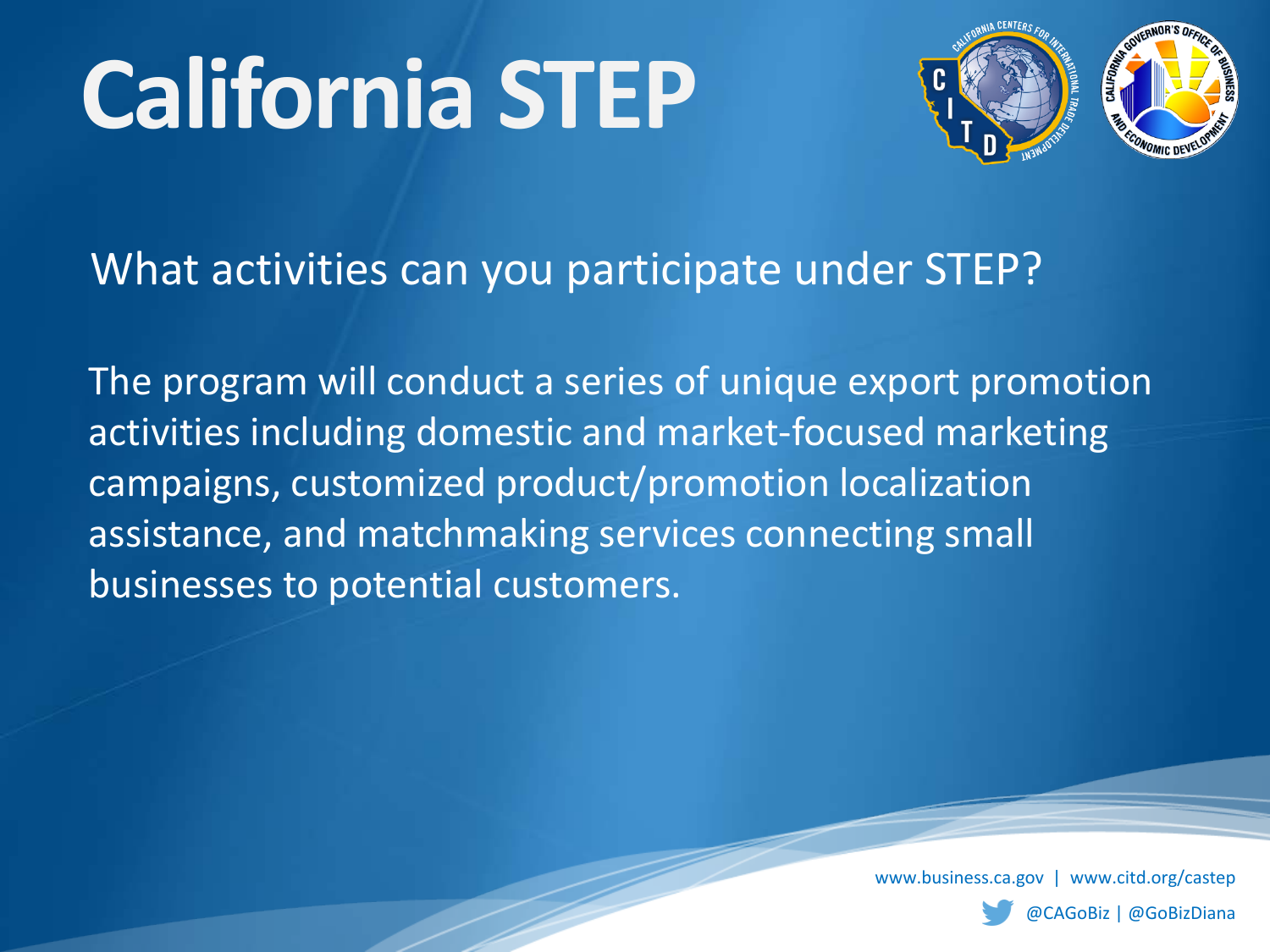**Hong Kong Wine and Spirits Fair November 10-12, 2016 Hong Kong ANTAD Trade Show March 16, 2017 Guadalajara, Mexico SEMA Trade Show April 2, 2017 Abu Dhabi Vietnam Food & Hotel Conference April 1, 2017 Vietnam Tokyo International Gift Show September 7, 2017 Tokyo Plastimagen March 1, 2017 Mexico Cosmoprof Asia Cosmoprof Asia November 16, 2016 Hong Kong Mobile World Congress February 27, 2017 Barcelona, Spain Avalon 2017 February 28, 2017 Australia Outbound Mission to Southeast Asia July 1, 2017 Vietnam & Philippines Outbound Mission to China TBD Shanghai & Beijing South Korea Trade TBD South Korea**

www.business.ca.gov | www.citd.org/castep

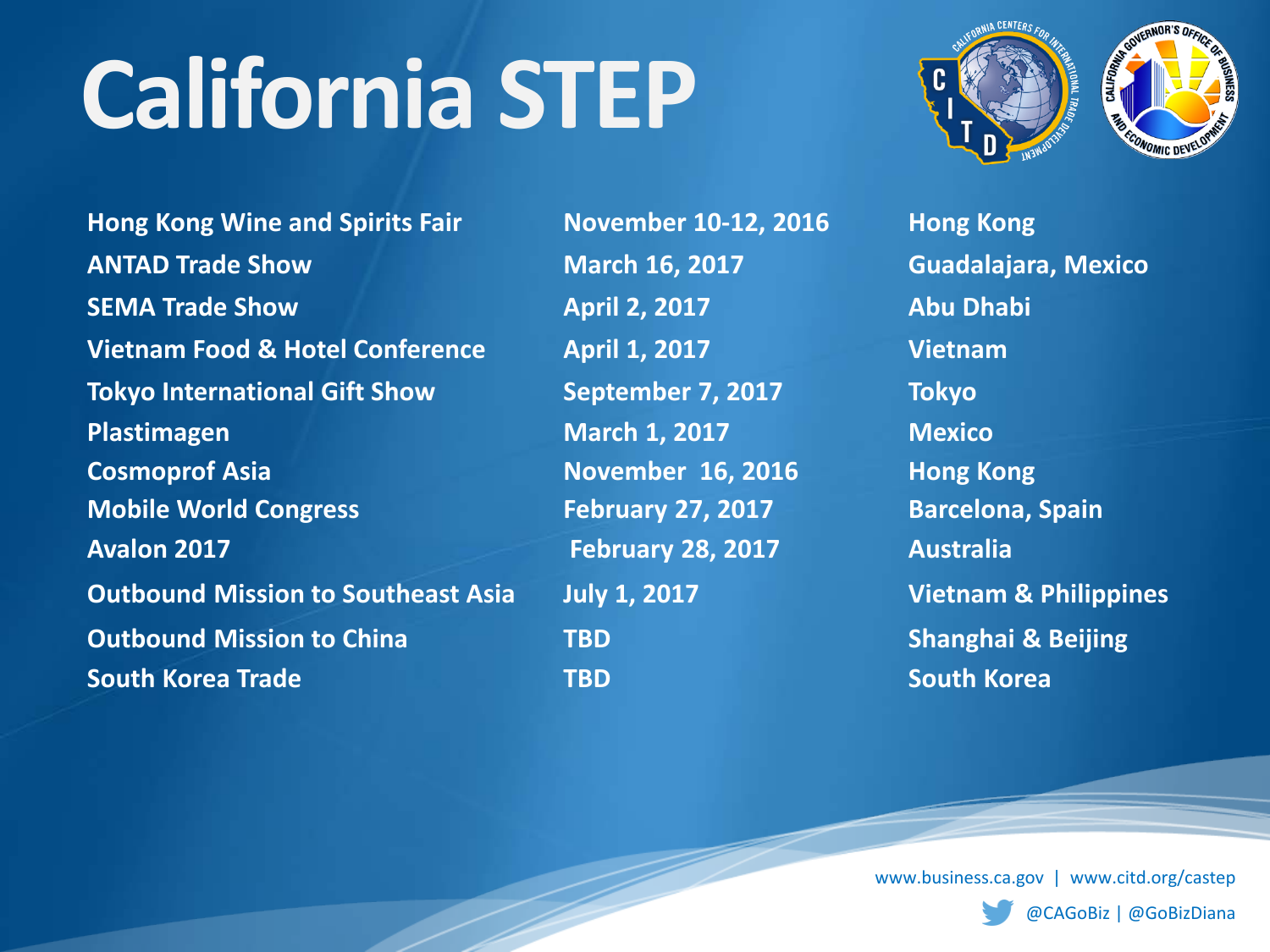

What Industries are served under STEP?

- $\checkmark$  Information & communications technology
- $\checkmark$  Green technologies
- Food and agricultural producers and growers
- $\checkmark$  Industrial machinery
- $\checkmark$  Building and infrastructure products and services
- $\checkmark$  California lifestyle products
- $\checkmark$  All Others

www.business.ca.gov | www.citd.org/castep

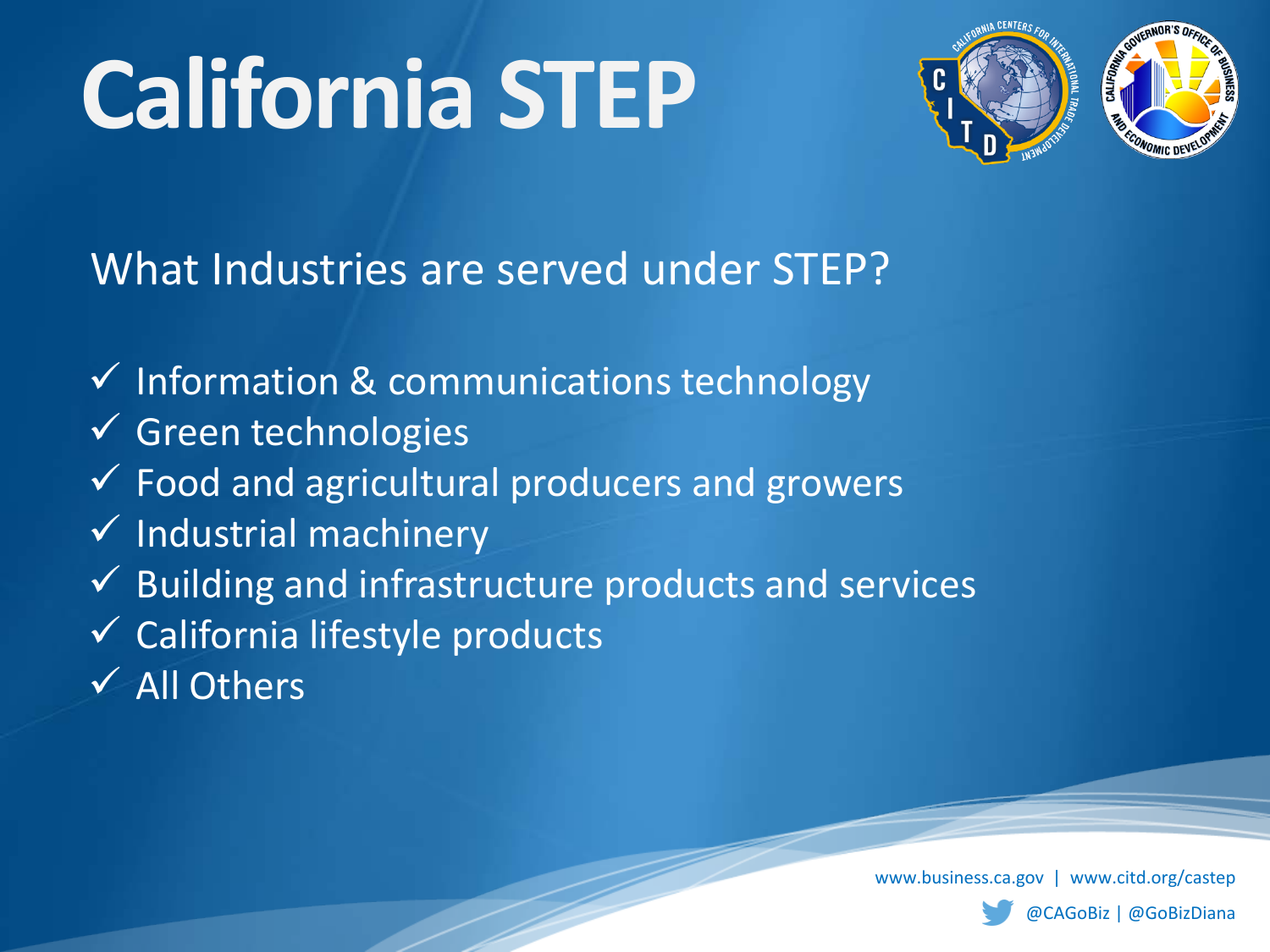

#### **HONG KONG INTERNATIONAL WINE & SPIRITS FAIR**

**NOVEMBER 10-12, 2016** HONG KONG CONVENTION & EXHIBITION CENTER 1 EXPO DRIVE, WAN CHAI, HONG KONG



Come to Hong Kong to sample and display your wines for potential customers, importers, and distributors. We invite your winery to participate in the 9th Annual Hong Kong International Wine & Spirits Fair this November. The California STEP program is hosting the 54sqm Wines of California Pavilion.

#### Participation Fee Includes • \$1,700.00

- Visibility to more than 19,000 buyers
- Special discounts on air travel with Cathay Pacific Airways - recommended discount hotels
- Chilled, secure storage on site
- A dedicate pouring station for your winery
- An endless supply of tasting glasses for pavilion visitors
- A turn-key environment that keeps your costs & risk low

#### **Hong Kong Market**

- 2015 California exports to Hong Kong reached \$96 Million, a record
- Hong Kong is a lead market and primary introduction point for wines being resold into China and SE Asia.

#### 2015 Fair Statistics

- 20,000+ Visitors
- 75+ countries and regions
- 1,060+ Exhibitors from 32 countries and regions

#### **The Awards**

The Cathay Pacific Hong Kong International Wine & Spirit Competition, in which world-renowned experts judge wines in blind tasting flights. Categories include region, vintage, variety, style and food matching.

#### **Register for California STEP**

www.citd.org/register

#### **Contact Information**

#### **Jeff Williamson**

Statewide Director, California Centers for International Trade Development Director, California STEP T: 909-556-6639 | E: Jeff.Williamson@rccd.edu www.citd.org/castep

**What does a sample export promotion activity look like?**

www.business.ca.gov | www.citd.org/castep @CAGoBiz | @GoBizDiana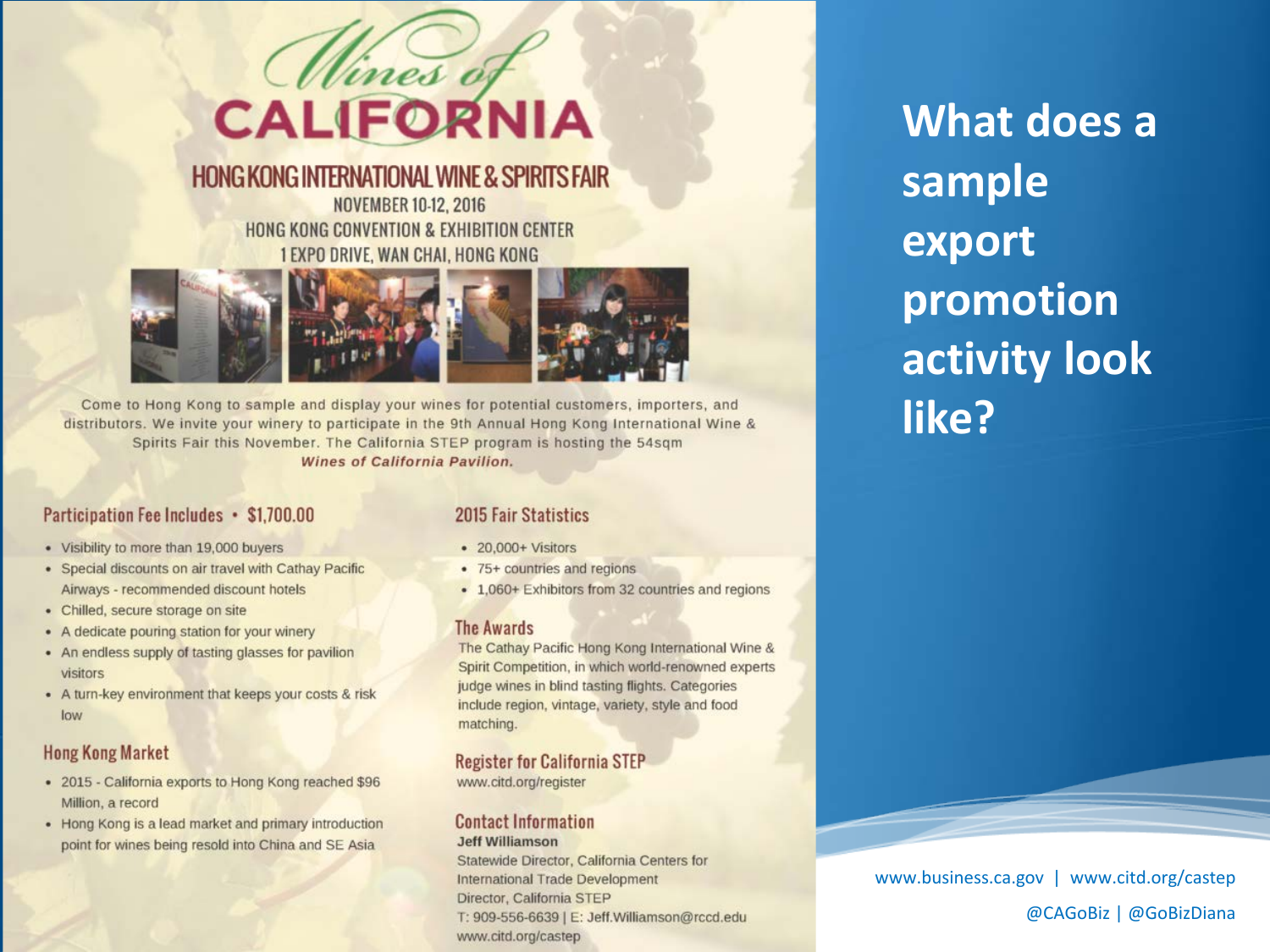

## What if my industry is not covered by any of the activities?

Individual Company Export Promotion Activity

www.business.ca.gov | www.citd.org/castep

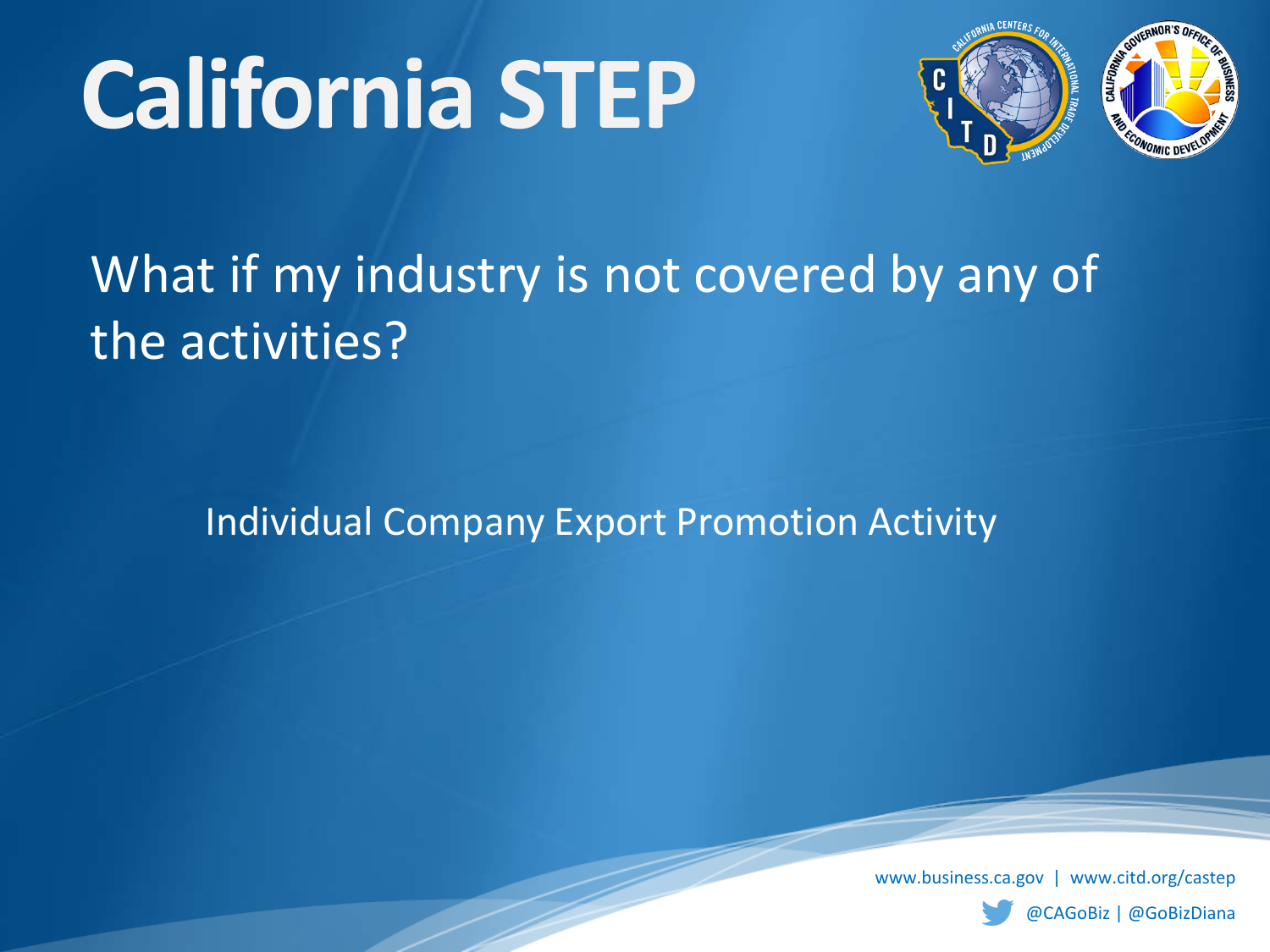

## Individual Company Export Promotion Activity

ICEP is designed to provide direct financial assistance to eligible California small businesses in the form of reimbursements for activities not currently being supported by California STEP.

ICEP may provide up to \$3,000 in reimbursements per company/per year to support the following export promotion activities:

- **Participation in foreign market sales trips**
- **Subscription to U.S. Dept. of Commerce services**
- **Marketing/Website translation fees**
- **Costs associated w/shipment of samples to target markets**
- **Export tradeshow exhibition costs**
- **Other non-travel related expenses (as per STEP discretion)**

www.business.ca.gov | www.citd.org/castep

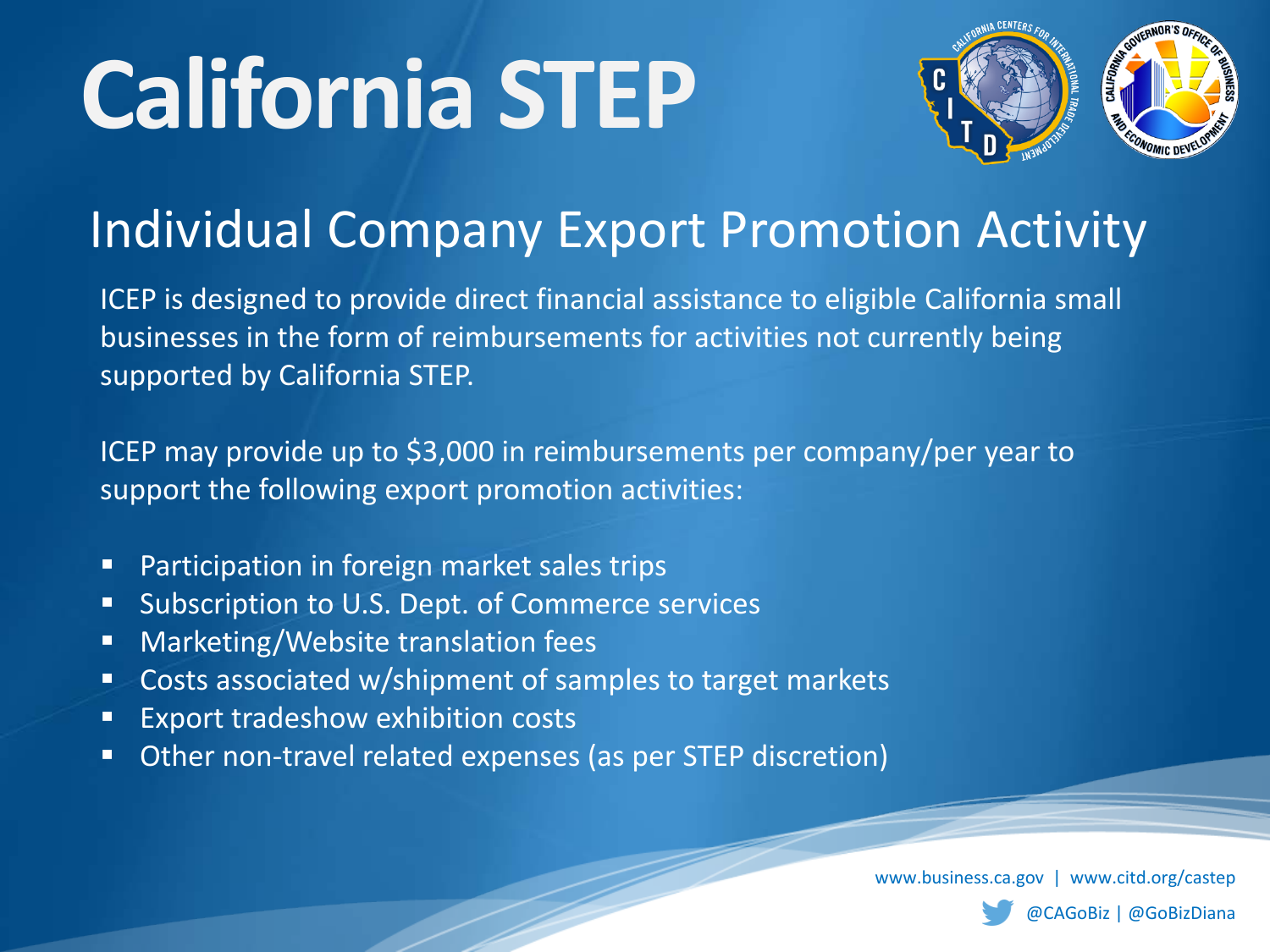

### ICEP Reimbursement Quick Details:

- Application Period: November 1, 2016 July 31, 2017
- Approved activities must be completed between October 1, 2016 August 31, 2017
- ICEP applications must be submitted a minimum of 35 days in advance of the planned activity.\*
- No retroactive reimbursement requests will be considered.\*
- Application processing period: approximately 3 weeks (average 10 days)

\* Except for applications with activities taking place between Oct  $1 -$  November 15, 2016, in which case applications must be submitted by November 15, 2016.

**NOTE:** There are no match requirements this year

**[www.citd.org/icep](http://www.citd.org/icep)**

www.business.ca.gov | www.citd.org/castep